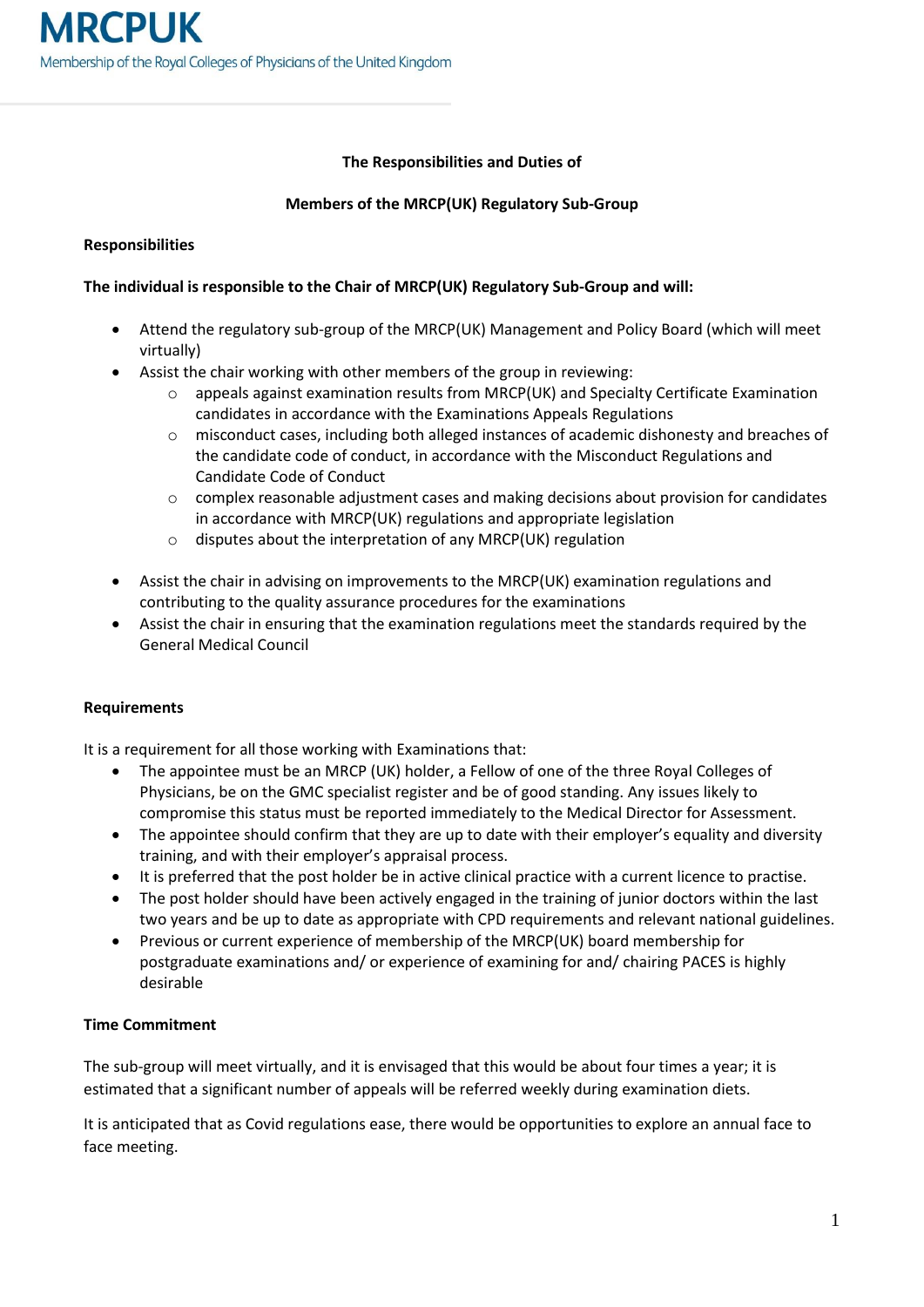As outlined in the Agreement with the appointee and their employing Trust, no part of this forms any contract of employment under the terms of the Employment Rights Act 1996 (as amended). This is a nonsalaried position and applicants must seek permission from their employers prior to taking up the role.

All reasonable expenses and travel costs will be met by the MRCP(UK) Central Office in line with the Federation Expenses policy.

The appointment is for five years, subject to satisfactory performance, and may be extended subject to agreement with the Chair of the subgroup, MRCP (UK) Medical Director and the Executive Medical Director of the Federation.

Attendance at these meetings will be monitored and members may be asked to stand down if they fail to attend regularly.

#### **Confidentiality**

.

The work of exams is highly sensitive, and it is the responsibility of those working on the development of the exams to ensure that the confidentiality of candidate information, examination results and examination material is respected at all times.

#### **Conflict of Interest**

Should a conflict of interest or potential conflict of interests arise it is the responsibility of the individual to inform the Medical Director.

#### **Copyright**

All those working with the Federation are required to assign the copyright of the material to the Federation. Where the Specialty Certificate Examinations are developed in partnership with a Specialist Society the Federation may share the copyright.

Participation in commercial activities

**MRCP(UK) Officers may not take part in commercially run courses.** 

**Nor may they write or contribute to non-College books or other materials such as CD-Roms or to re-edit or revise existing texts or other publications whose specific purpose is to help candidates prepare for any or all parts of the MRCP(UK) Examination.**

Assignment of copyright

**I assign to the Federation of Royal Colleges of Physicians of the UK the copyright of the material which I have prepared or will in future prepare, for any part of the MRCP(UK) Examination or Specialty Certificate Examinations. This includes questions for the MRCP(UK) Part 1 and Part 2 Written Papers, scenarios for the MRCP(UK) Part 2 Clinical Examination (PACES) and questions for any of the Specialty Certificate Examinations.**